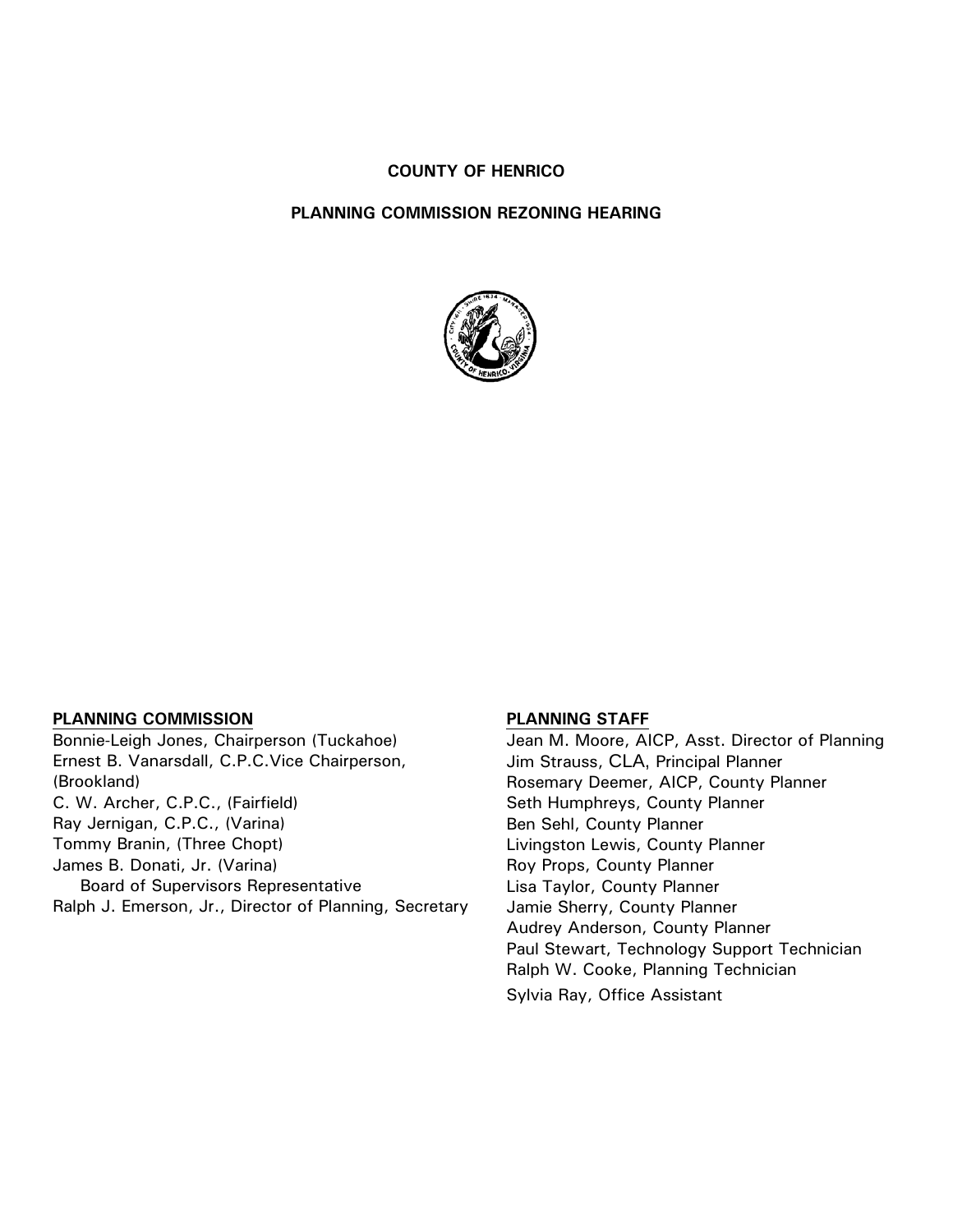## **PLANNING COMMISSION REZONING MEETING FINAL AGENDA APRIL 9, 2009**

**BEGINNING AT 7:00 P.M.** 

**CALL TO ORDER:** 

**REQUESTS FOR WITHDRAWALS AND DEFERRALS: (1); (3)** 

**REQUESTS FOR EXPEDITED ITEMS: (1)** 

**CASES TO BE HEARD: (3)** 

### **TUCKAHOE:**

### *Deferred from the February 12, 2009 Meeting.*

**P-20-08 Gloria L. Freye for New Cingular Wireless PCS, LLC:** Request for a Provisional Use Permit under Sections 24-95(a)(3), 24-120 and 24-122.1 of Chapter 24 of the County Code in order to construct a 102' high internal array style monopole telecommunications tower and related equipment, on part of Parcel 732-749-5405, located on the east line of Gayton Road approximately 1,325 feet north of its intersection with Cambridge Drive. The existing zoning is B-1 Business District. The Land Use Plan recommends Commercial Concentration. **Staff – Roy Props Recommended for Approval**

#### *Deferred from the March 12, 2009 Meeting.*

**C-7C-09 Roger G. Bowers for McDonald's Corporation:** Request to conditionally rezone from B-1 Business District to B-2C Business District (Conditional), part of Parcel 753-747-8509, containing approximately 1.037 acres, located on the west line of N. Parham Road, approximately 230 feet north of Starling Drive. The applicant proposes to redesign and reconstruct the existing restaurant (McDonald's) with drive through service. The use will be controlled by zoning ordinance regulations and proffered conditions. The Land Use Plan recommends Commercial Concentration. **Staff – Roy Props Recommended for Approval** 

#### **BROOKLAND:**

None.

## **VARINA:**

None.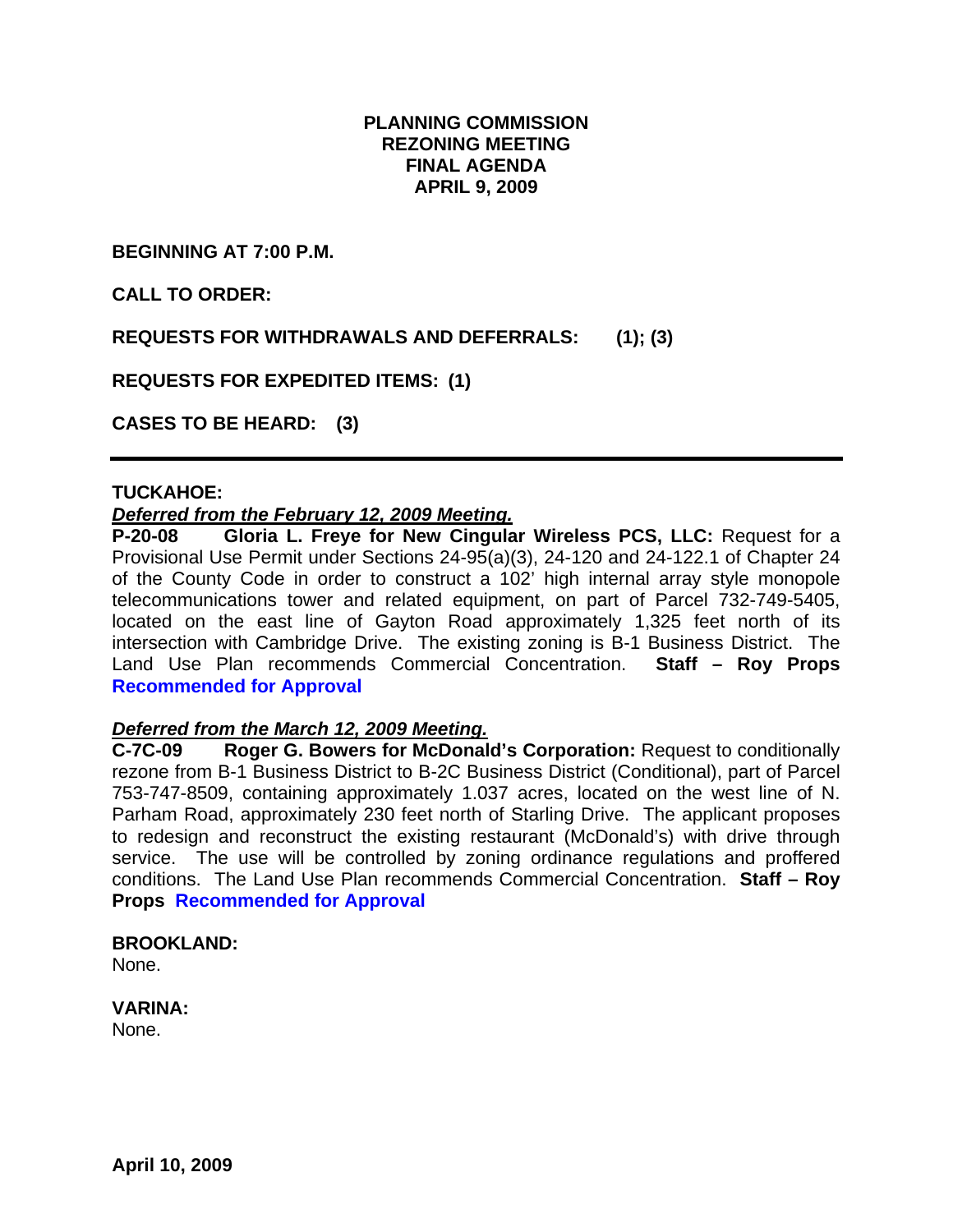## **FAIRFIELD:**

## *Deferred from the March 12, 2009 Meeting.*

**P-5-09 Chet Russell:** Request for a Provisional Use Permit under Sections 24- 55(d), 24-120 and 24-122.1 of Chapter 24 of the County Code in order to allow a culinary training center, on Parcel 784-753-7530, located at the southeast intersection of Brook Road (U. S. Route 1) and Brookside Boulevard. The existing zoning is B-2C Business District (Conditional) and B-1 Business District. The Land Use Plan recommends Commercial Arterial. The site is in the Enterprise Zone. **Staff – Lisa Taylor (Withdrawn by Applicant) Withdrawn**

**C-9C-09 Andrew M. Condlin for Thornhurst Land Company & Colwyck Land Company:** Request to conditionally rezone from R-3 One-Family Residence District and C-1 Conservation District to R-3C One-Family Residence District (Conditional), part of Parcels 813-720-2876, 813-721-9111, and 813-721-3024 containing 9.136 acres, located at the southeast intersection of S. Laburnum Avenue and Thornhurst Street and on the south line of Colwyck Drive approximately 150 feet west of Gretna Court. The applicant proposes a single family residential subdivision. The R-3 District allows a minimum lot size of 11,000 square feet and a maximum gross density of 3.96 units per acre. The use will be controlled by zoning ordinance regulations and proffered conditions. The Land Use Plan recommends Suburban Residential 2, 2.4 to 3.4 units net density per acre, and Environmental Protection Area. The site is in the Airport Safety Overlay District. **Staff – Jamie Sherry Recommended for Approval** 

**P-6-09 Peter L. Francisco:** Request to amend Condition 2 approved with Provisional Use Permit P-18-07, on part of Parcel 780-749-9410, located on the west line of Lakeside Avenue (State Route 161) at its intersection with Timberlake Avenue, in order to build a permanent structure for the outdoor farmers' market at Lakeside Towne Center. The existing zoning is B-3C Business District (Conditional). The Land Use Plan recommends Commercial Concentration. The site is in the Enterprise Zone. **Staff – Lisa Taylor (Expedited Agenda Requested) Recommended for Approval** 

#### **THREE CHOPT:**

## *Deferred from the November 13, 2008 Meeting.*

**C-8C-05 G. Edmond Massie, IV for Fidelity Properties, Ltd.:** Request to conditionally rezone from A-1 Agricultural District to RTHC Residential Townhouse District (Conditional), Parcel 746-764-5580, containing approximately 4.54 acres, located on the west line of Sadler Road approximately 290 feet south of Wonder Lane. The applicant proposes a residential townhouse development not to exceed six (6) dwelling units per acre. The RTH District allows a maximum gross density of 9 units per acre. The proposed use will be controlled by zoning ordinance regulations and proffered conditions. The Land Use Plan recommends Suburban Residential 1, 1.0 to 2.4 units net density per acre. **Staff – Ben Sehl Deferred to the June 11, 2009 Meeting**